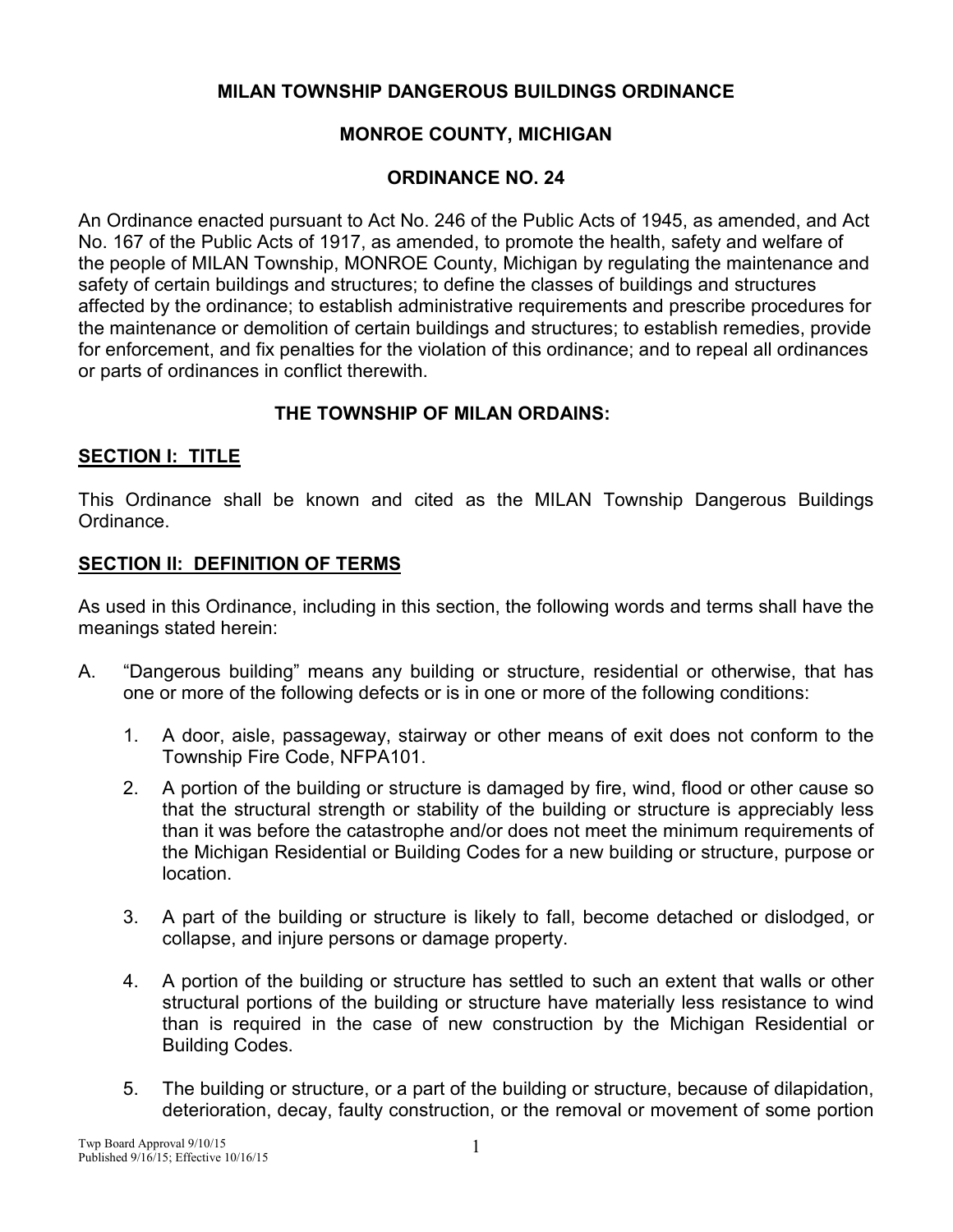of the ground necessary for the support, or for other reason, is likely to partially or completely collapse, or some portion of the foundation or underpinning of the building or structure is likely to fall or give way.

- 6. The building or structure, or a part of the building or structure, is manifestly unsafe for the purpose for which it is used.
- 7. The building or structure is damaged by fire, wind or flood, or is dilapidated or deteriorated and becomes an attractive nuisance to children who might play in the building or structure to their danger, or becomes a harbor for vagrants, criminals or immoral persons, or enables persons to resort to the building or structure for committing a nuisance or an unlawful or immoral act.
- 8. A building or structure used or intended to be used for dwelling purposes, including the adjoining grounds, because of dilapidation, decay, damage, faulty construction or arrangement, or otherwise, is unsanitary or unfit for human habitation, is in a condition that the health officer of the township or county determines is likely to cause sickness or disease, or is likely to injure the health, safety or general welfare of people living in the dwelling.
- 9. A building or structure is vacant, dilapidated and open at door or window, leaving the interior of the building exposed to the elements or accessible to entrance by trespassers.
- 10. Any building or structure, or part of a building or structure, that because of inadequate maintenance, dilapidation, deterioration, decay, faulty construction, or the removal or movement of some portion of the ground necessary for the support, or for other reason, is likely to partially or completely collapse, or some portion of the foundation or underpinning of the building or structure is likely to fail or give way.
- 11. Any portion of a building or structure that remains on a site after the demolition or destruction of the building or structure and/or any basement, cavity below grade or foundation that is not back-filled, graded, or removed according to Milan Township regulations, codes, and ordinances.
- 12. Any building or structure that has been constructed, exists or is maintained in violation of any specific requirement or prohibition applicable to such building or structure as provided by the housing law of the State of Michigan, being Act No. 167 of the Public Acts of 1917, as amended, or the Milan Township Building Code, or the Health Code of the County of Monroe or State of Michigan, or the Milan Township Fire Code, relating to the condition of such building or structure.
- 13. A building or structure remains unoccupied for a period of 180 consecutive days or longer, and is not listed as being available for sale, lease or rent with a licensed real estate broker or is not publicly offered for sale by the owner. This subsection does not apply to either of the following:
	- a. A building or structure as to which the owner or agent does both of the following: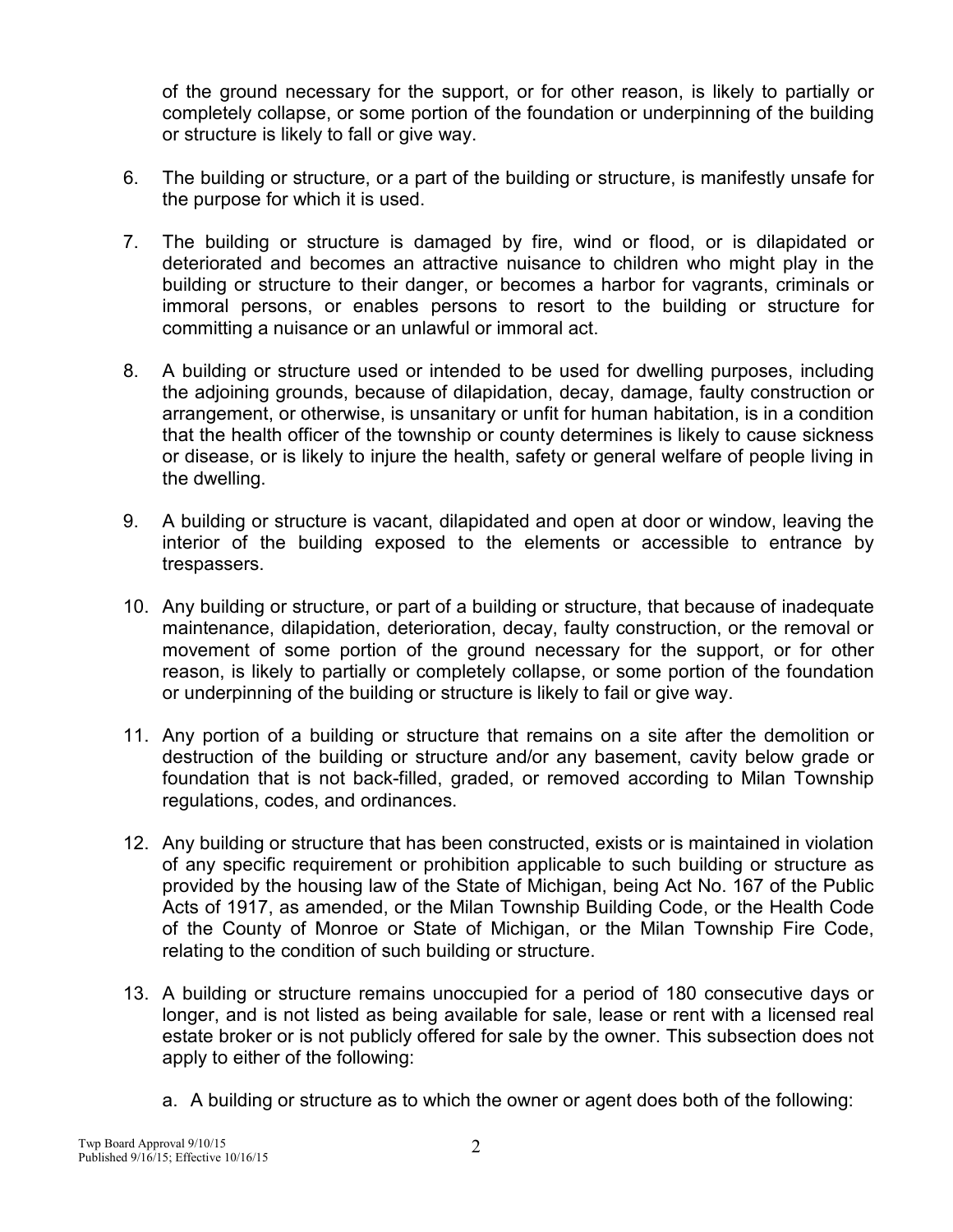- 1) Notifies the MONROE County Sheriff's Department and the Township Zoning Administrator that the building or structure will remain unoccupied for a period of 180 consecutive days. The notice shall be given by the owner or agent not more than 30 days after the building or structure becomes unoccupied.
- 2) Maintain the exterior of the building or structure and adjoining grounds in accordance with the Michigan Residential or Building Codes.
- b. A secondary dwelling of the owner that is regularly unoccupied for a period of 180 days or longer each year, if the owner notifies the MONROE County Sheriff's Department and the MILAN Township Zoning Administrator that the dwelling will remain unoccupied for a period of 180 consecutive days or more each year. An owner who has given the notice prescribed by this subparagraph shall notify the MONROE County Sheriff's Department not more than 30 days after the dwelling no longer qualifies for this exception. As used in this subparagraph, "secondary dwelling" means a dwelling such as a vacation home, hunting cabin or summer home, that is occupied by the owner or a member of the owner's family during part of year.
- B. "Enforcing agency" means this Township, through the Township Building Official and/or such other official(s) or agency as may be designated by the Township Board to enforce this ordinance.

# **SECTION III: PROHIBITION OF DANGEROUS BUILDINGS**

All dangerous buildings maintained in violation of this ordinance are hereby determined to be nuisances per se and constitute public nuisances and shall be abated by repair, rehabilitation or demolition in accordance with the procedures specified in this ordinance. It shall be unlawful for any owner or agent thereof to keep or maintain any building or part thereof, which is a dangerous building as defined in this Ordinance.

#### **SECTION IV: NOTICE OF DANGEROUS BUILDING; HEARING**

The Enforcing agency shall examine or cause to be examined any building or structure they believe to be abandoned, unsafe or damaged, and if same is found to be a dangerous building, the Enforcing agency may commence proceedings to cause its repair, rehabilitation or demolition.

A. Right of Entry. When it is necessary to make an inspection to enforce the provisions of this Ordinance, or when the Township Building official or the Township Building Official's authorized representative has reasonable cause to believe that there exists any building or premises with a condition which is contrary to, or in violation of this Ordinance and which makes the building or premises unsafe, dangerous, or hazardous, the Township Building Official or the Township Building Official's authorized representative may enter the building or premises at reasonable times to inspect or to perform the duties imposed by this Ordinance, provided that if such building or premises is occupied, credentials must be presented to the occupant and entry requested. If such building or premises is unoccupied, the Township Building Official shall first make a reasonable effort to locate the owner or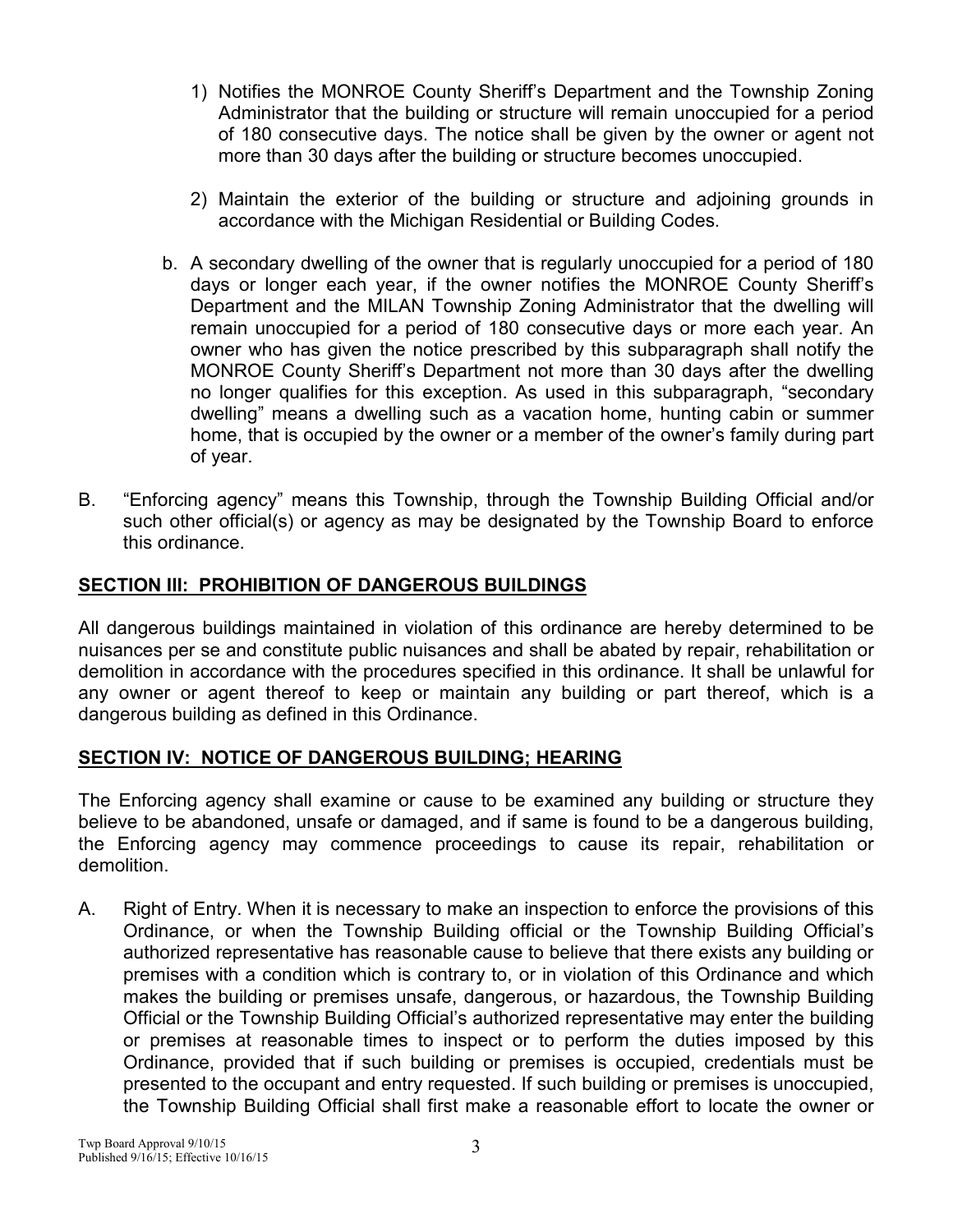other persons having charge or control of the building or premises and request entry. If entry is refused, the Building Official shall have recourse to the remedies provided by law to secure entry, including, but not necessarily limited to the issuance of administrative search warrants.

- B. Notice requirement. Notwithstanding any other provision of this ordinance, if a building or structure is found to be a dangerous building, the enforcing agency shall issue a notice that the building or structure is a dangerous building.
- C. Parties entitled to notice. The notice shall be served on each of the person(s) or entity(s) in whose name the property appears on the last local tax assessment records of the Township.
- D. Contents of notice. The notice shall specify the time and place of a hearing on whether the building or structure is a dangerous building and state that the person to whom the notice is directed shall have the opportunity at the hearing to show cause why the Hearing Officer should not order the building or structure to be demolished, otherwise made safe, or properly maintained.
- E. Service of notice. The notice shall be in writing and shall be served upon the person to whom the notice is directed either personally or by certified mail, return receipt requested, addressed to the person(s) or entity(s) identified as the owner or party in interest by the address reflected on the last local tax assessment records of the Township. If a notice is served upon a person by certified mail, a copy of the notice shall also be posted upon a conspicuous part of the building or structure. The notice shall be served upon the person(s) or entity(s) identified as the owner or party in interest by the name appearing on the last local tax assessment records of the Township at least ten days before the date of the hearing included in the notice.

# **SECTION V: DANGEROUS BUILDING HEARING OFFICER; DUTIES; HEARING; ORDER**

- A. Appointment of Hearing Officer. The Hearing Officer shall be appointed by the Township Supervisor to serve at his or her pleasure. The Hearing Officer shall be a person who has expertise in housing matters, including, but not limited to, an engineer, architect, building contractor, building inspector, or member of a community housing organization. An employee of the enforcing agency shall not be appointed as a Hearing Officer.
- B. Filing dangerous building notice with hearing officer. The enforcing agency shall file a copy of the notice of the dangerous condition of any building with the Hearing Officer.
- C. Hearing testimony and decision. At a hearing prescribed by this ordinance, the Hearing Officer shall take testimony of the enforcing agency, the owner of the property, and any interested party who can provide relevant information to the hearing officer regarding the alleged dangerous building. Not more than five days after completion of the hearing, the Hearing Officer shall render a decision either closing the proceedings or ordering the building or structure demolished, otherwise made safe, or properly maintained.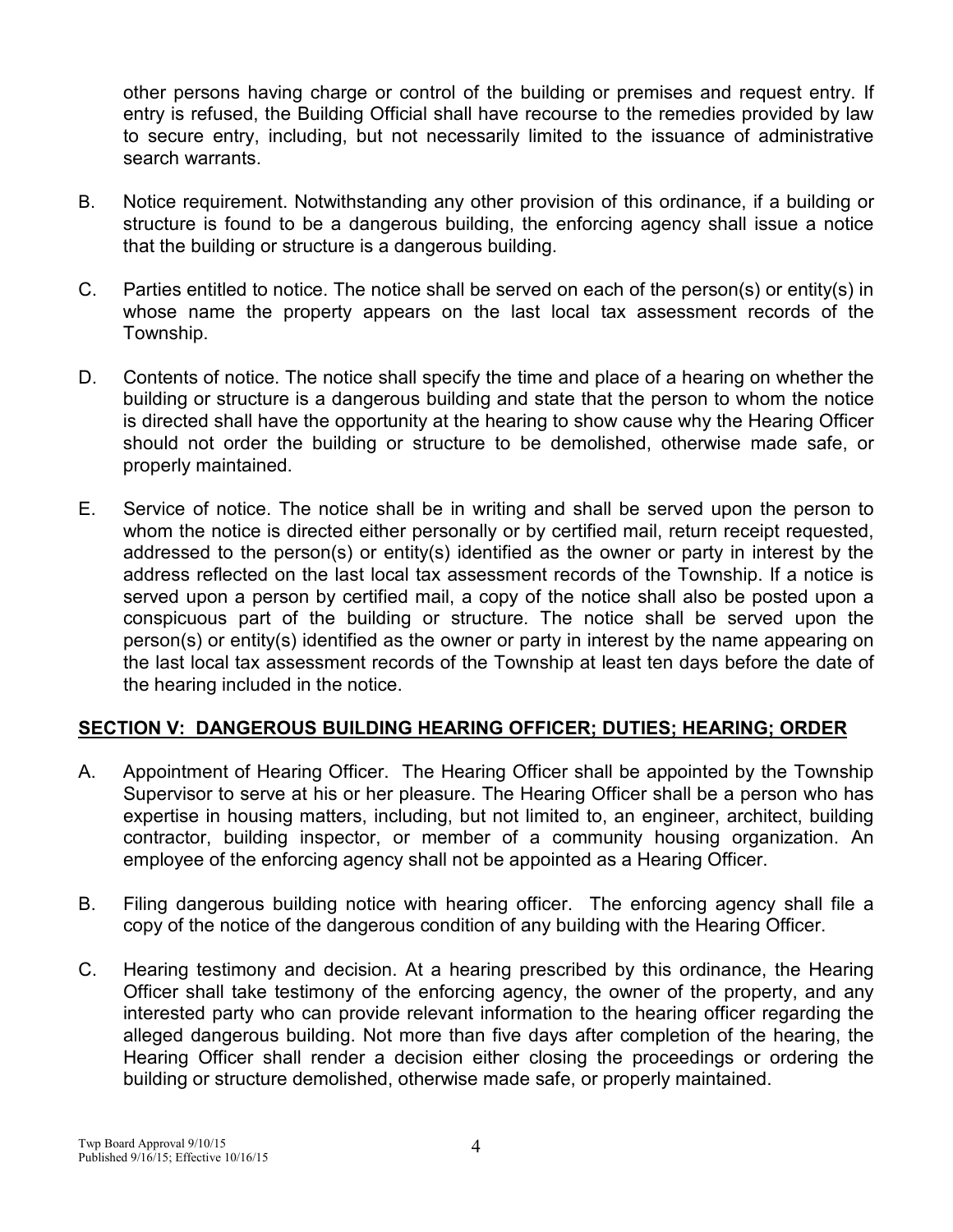- D. Compliance with Hearing Officer order. If the Hearing Officer determines that the building or structure should be demolished, otherwise made safe, or properly maintained, the Hearing Officer shall so order, fixing a time in the order for the owner, agent or lessee to comply with the order. If the building is a dangerous building under Section II.A.10. of this Ordinance, the order may require the owner or agent to maintain the exterior of the building and adjoining grounds owned by the owner of the building including, but not limited to, the maintenance of lawns, trees and shrubs.
- E. Noncompliance with Hearing Officer order/request to enforce order. If the owner, agent or lessee fails to appear or neglects or refuses to comply with the order issued under Section V.D. of this Ordinance, the Hearing Officer shall file a report of the findings and a copy of the order with the Township Board not more than five days after noncompliance by the owner and request that necessary action be taken to enforce the order. If the Township Board has established a Dangerous Building Board of Appeals pursuant to Section IX of this ordinance, the Hearing Officer shall file the report of the findings and a copy of the order with the Board of Appeals and request that necessary action be taken to enforce the order. A copy of the findings and order of the Hearing Officer shall be served on the owner, agent or lessee in the manner prescribed in Section IV.E. of this Ordinance.

## **SECTION VI: ENFORCEMENT HEARING BEFORE THE TOWNSHIP BOARD OR DANGEROUS BUILDING BOARD OF APPEALS**

The Township Board, or the Dangerous Building Board of Appeals, as applicable, shall fix a date not less than 30 days after the hearing prescribed in Section V.C. of this Ordinance for a hearing on the findings and order of the Hearing Officer and shall give notice to the owner, agent or lessee in the manner prescribed in Section IV.D. of this Ordinance of the time and place of the hearing. At the hearing, the owner, agent or lessee shall be given the opportunity to show cause why the order should not be enforced. The Township Board or the Board of Appeals shall either approve, disapprove or modify the order. If the Township Board or the Board of Appeals approves or modifies the order, the Township Board may take all necessary action to enforce the order. If the order is approved or modified, the owner, agent or lessee shall comply with the order within 60 days after the date of the hearing under this section. In the case of an order of demolition, if the Township Board or the Board of Appeals determines that the building or structure has been substantially destroyed by fire, wind, flood or other natural disaster and the cost of repair of the building or structure will be greater than the state equalized value of the building or structure, the owner, agent or lessee shall comply with the order of demolition within 21 days after the date of the hearing under this section.

# **SECTION VII: IMPLEMENTATION AND ENFORCEMENT OF REMEDIES**

- A. Implementation of order by Township. In the event of the failure or refusal of the owner or party in interest to comply with the decision of the Township Board, or the Board of Appeals, as applicable, the Township Board may, in its discretion, contract for the demolition, making safe or maintaining the exterior of the building or structure or grounds adjoining the building or structure.
- B. Reimbursement of costs. The costs of the demolition, of making the building safe, or of maintaining the exterior of the building or structure or grounds adjoining the building or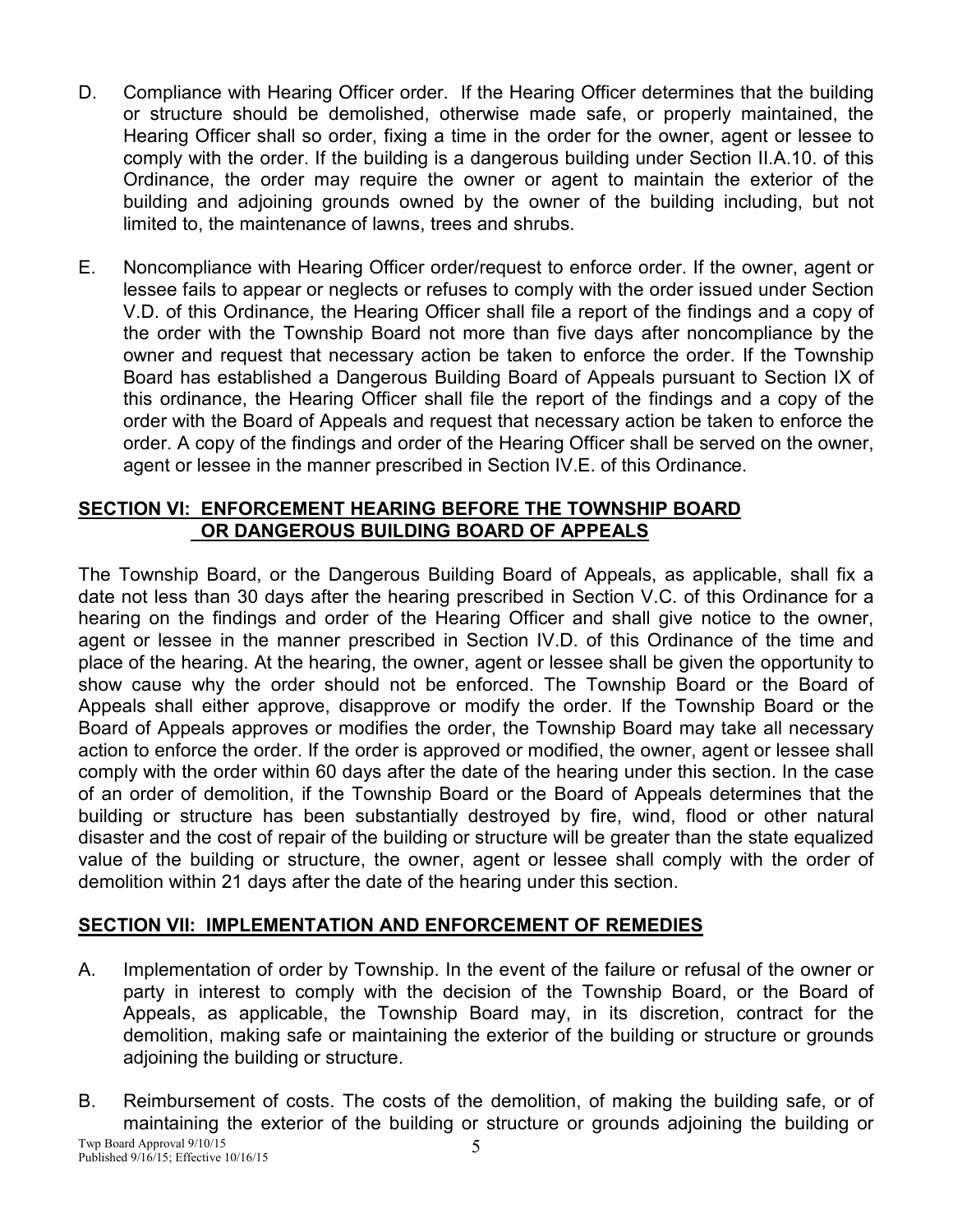structure, incurred by the Township to bring the property into conformance with this Ordinance shall be reimbursed to the Township by the owner or party in interest in whose name the property appears.

- C. Notice of costs. The owner or party in interest in whose name the property appears upon the last local tax assessment records shall be notified by the township assessor of the amount of the costs of the demolition, of making the building safe, or of maintaining the exterior of the building or structure or grounds adjoining the building or structure, by first class mail at the address shown on the Township records.
- D. Lien for unpaid costs. If the owner or party in interest fails to pay the costs within 30 days after mailing by the assessor of the notice of the amount of the cost, in the case of a single family dwelling or a two family dwelling, the township shall have a lien for the costs incurred by the Township to bring the property into conformance with this Ordinance. The lien shall not take effect until notice of the lien has been filed or recorded as provided by law. A lien provided for in this subsection does not have priority over previously filed or recorded liens and encumbrances. The lien for the costs shall be collected pursuant to the Housing Law of the State of Michigan, being Act No. 167 of the Public Acts of 1917, as amended, and treated in the same manner as provided for property tax liens under the General Property Tax Act, Act No. 206 of the Public Acts of 1893, as amended, being Section 211.1 et seq. of the Michigan Compiled Laws.
- E. Court judgment for unpaid costs. In addition to other remedies under this ordinance, the Township may bring an action to garner a money judgment against the owner of the building or structure for the full cost of the demolition, of making the building safe, or of maintaining the exterior of the building or structure or grounds adjoining the building or structure. The Township may perfect a money judgment and secure a lien on the property for the amount of said judgment obtained pursuant to this subsection. The lien provided for in this subsection shall not take effect until notice of the lien is filed and recorded as provided for by law. The lien does not have priority over prior filed or recorded liens and encumbrances.
- F. Enforcement of judgment. A judgment in an action brought pursuant to Section VII.E. of this Ordinance may be enforced against assets of the owner other than the building or structure.

# **SECTION VIII: PENALTIES FOR NONCONFORMANCE WITH ORDER**

- A. A person who fails or refuses to comply with an order approved or modified by the Township Board or Board of Appeals, as applicable, under Section VI of this Ordinance within the time prescribed by that section shall be guilty of a misdemeanor punishable by a fine not to exceed \$500 or by imprisonment not to exceed 90 days, or by both such fine and imprisonment, at the discretion of the court. Each day that a violation shall continue shall constitute a separate offense. Additionally, the provisions of this Ordinance may also be enforced by suit for injunction, damages or other appropriate legal action.
- B. A person who shall obstruct, impede, or interfere with any officer, employee, contractor, or authorized representative of the Township of Milan who is engaged in the work of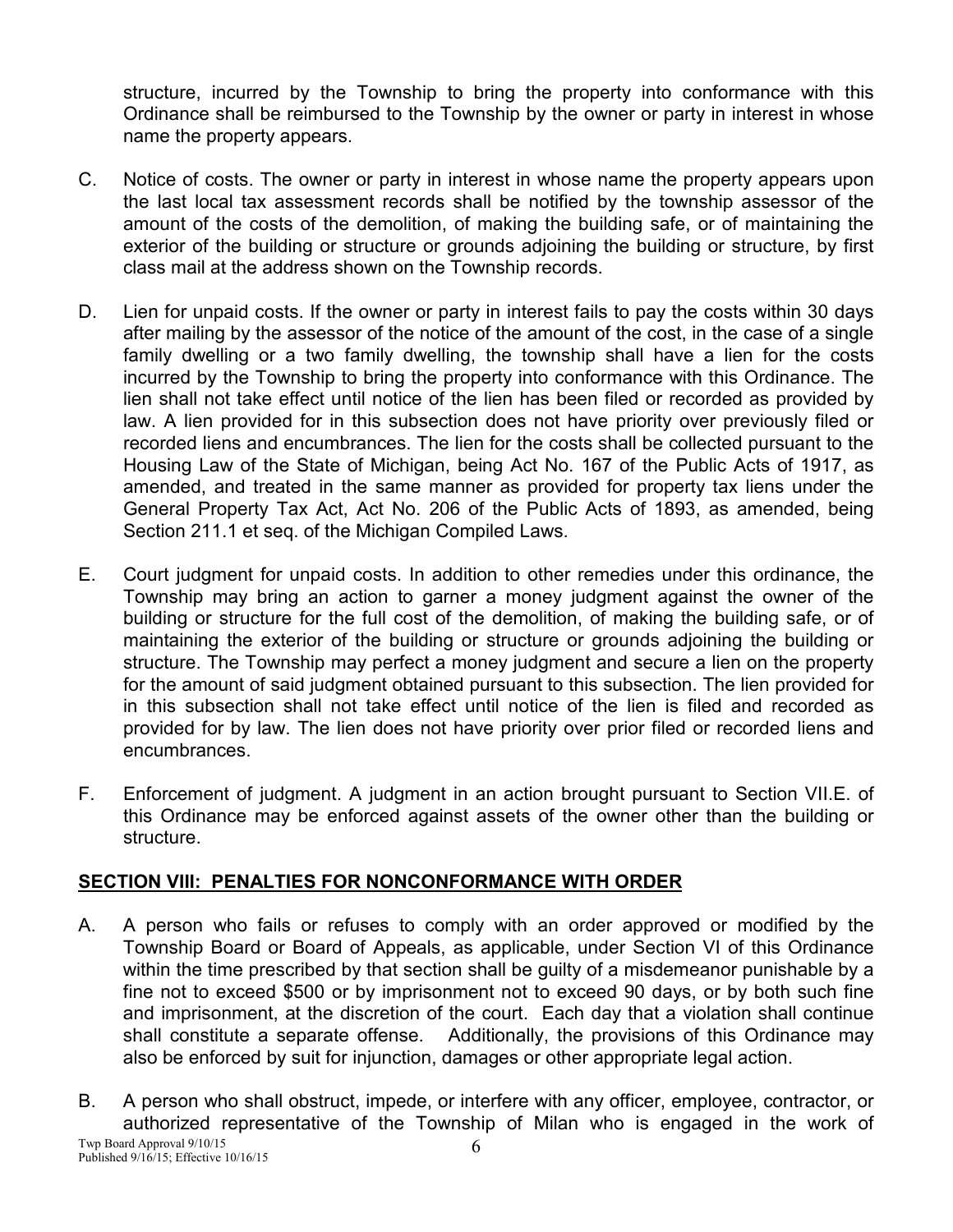repairing, demolishing, or in any way performing any necessary act preliminary to or incidental to such work authorized pursuant to this Ordinance shall be guilty of a misdemeanor punishable by a fine not to exceed \$500 or by imprisonment not to exceed 90 days, or both such fine and imprisonment at the discretion of the court. Each day that a violation shall continue shall constitute a separate offense. Additionally, the provisions of this Ordinance may also be enforced by suit for injunction, damages or other appropriate legal action.

# **SECTION IX: DANGEROUS BUILDING BOARD OF APPEALS**

- A. Establishment and duties. The Township Board may establish a Dangerous Building Board of Appeals to hear all of the cases and carry out all of the duties of the Township Board described in Section VI of this ordinance. If the Township Board establishes a Board of Appeals, the establishment and operation of the Board of Appeals shall be controlled by the following provisions of this section.
- B. Membership. The Board of Appeals shall be appointed by the Township Board and shall consist of the following members:
	- 1. A building contractor;
	- 2. A registered architect or engineer;
	- 3. Two members of the general public;
	- 4. An individual registered as a building official, plan reviewer or inspector under the Building Officials and Inspectors Registration Act, Act No. 54 of the Public Acts of 1986, being Section 338.2301 et seq. of the Michigan Compiled Laws. The individual may be an employee of the enforcing agency.
- C. Terms. Board of Appeals members shall be appointed for three years, except that of the members first appointed, two members shall serve for one year, two members shall serve for two years, and one member shall serve for three years. A vacancy created other than by expiration of a term shall be filled for the balance of the unexpired term in the same manner as the original appointment. A member may be reappointed for additional terms.
- D. Officers. The Board of Appeals annually shall select a chairperson, vice chairperson and other officers that the Board of Appeals considers necessary.
- E. Quorum and final action votes. A majority of the Board of Appeals members appointed and serving constitutes a quorum. Final action of the Board of Appeals shall be only by affirmative vote of a majority of the board members appointed and serving.
- F. Compensation and expenses. The Township Board shall fix the amount of any per diem compensation provided to the members of the Board of Appeals. Expenses of the Board of Appeals incurred in the performance of official duties may be reimbursed as provided by law for employees of the Township Board.
- G. Open meetings act applicable. A meeting of the Board of Appeals shall be held pursuant to the Open Meetings Act, Act No. 267 of the Public Acts of 1976, as amended, being Section 15.261 et seq. of the Michigan Compiled Laws. Public notice of the time, date and place of the meeting shall be given in the manner required by the Open Meetings Act.